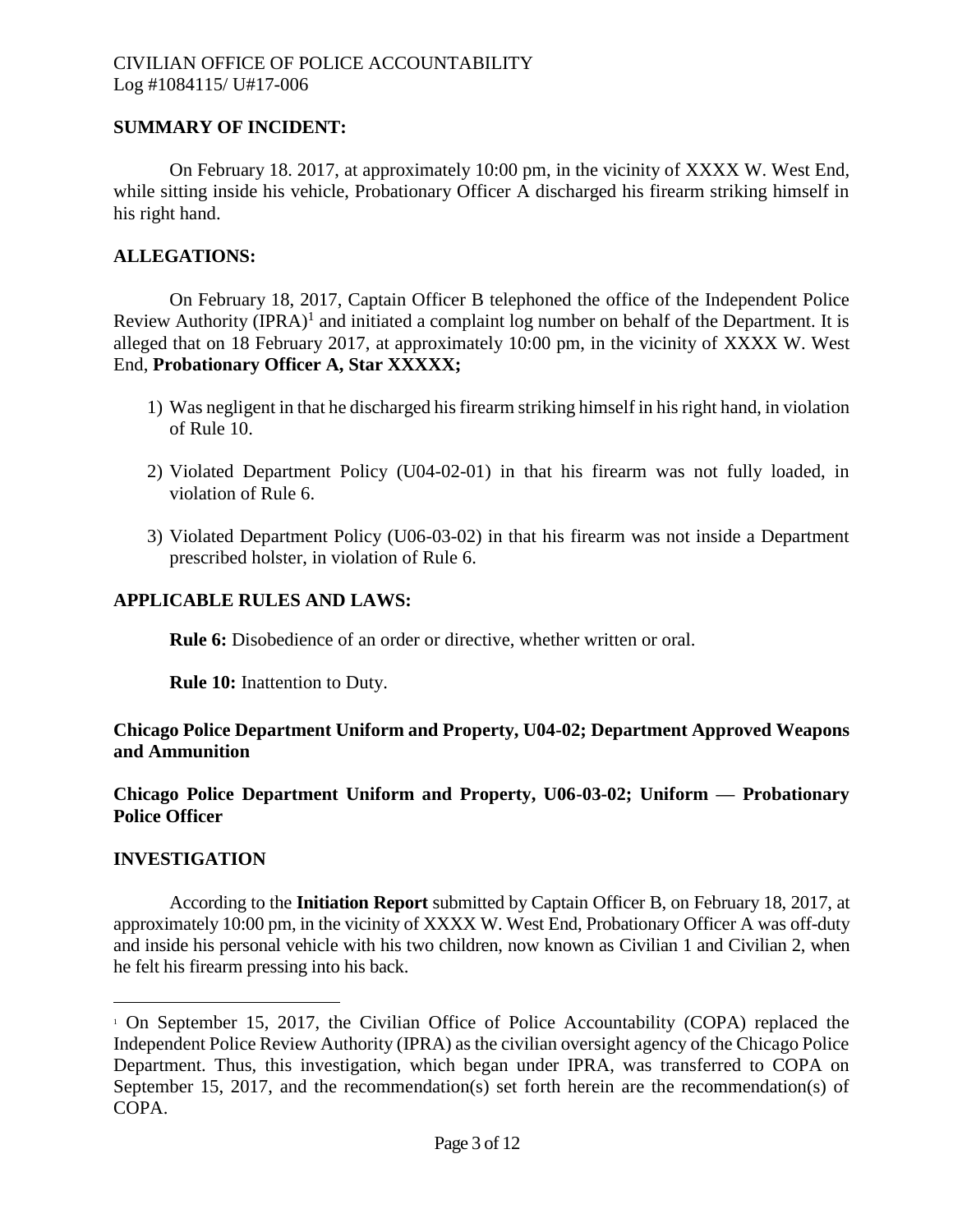Probationary Officer A was seated in the driver's seat and his children were seated in the rear seat of his vehicle. Probationary Officer A attempted to adjust the position of the holster, then attempted to remove his holster from his pants. Probationary Officer A's holster and weapon became caught in his clothing. While attempting to remove the holster his firearm discharged once causing an injury to his right hand. Probationary Officer A immediately called 911 to report the incident.

Probationary Officer A was treated by Doctor 1 at Hospital. Preliminary information from the results of the triage blood draw indicated that no alcohol or drugs were found. Sergeant Officer C from BIA administered the breath test and the results were .000 BAC.

Probationary Officer A's firearm, a Smith & Wesson M&P, 9mm, was initially recovered and cleared by Officer D. The firearm was subsequently inspected by Sergeant Officer E and found to contain six live rounds. One shell casing and one expended round were recovered from the vehicle interior. The firearm is designed to carry eight rounds plus one in the chamber. The information obtained indicated that Probationary Officer A was not in compliance with Department directives requiring the firearm to be fully loaded. The firearm and holster were photographed by the evidence technician and turned over to Lieutenant Officer F, Star XXX. (Att. 4)

According to the **Synoptic Report** submitted by Sergeant Officer G, #XXX, on February 18, 2017, at approximately 10:00 p.m., in the vicinity of XXXX W. West **End, Probationary Officer A** accidentally discharged his firearm, striking himself in his right hand. According to the Chicago Police Department Alcohol and Drug Testing, Probationary Officer A's blood alcohol concentration (BAC) level was .000. According to the drug test administered, Probationary Officer A test positive for morphine. It was noted that the medical staff at Hospital had given Probationary Officer A morphine for his injury prior to Probationary Officer A giving a specimen for the drug test. (Att. 26)

According to the **IPRA Preliminary Report** COPA Investigator A responded to the location of incident and obtained the following information from Chicago Police Department personnel. Probationary Officer A had picked up his two daughters, Civilian 1 and Civilian 2 from the residence of his mother, Civilian 3, located at XXXX W. West End. At the time of the incident Civilian 1 and Civilian 2 were seated on the back seat of Probationary Officer A's Jeep Grand Cherokee. The Jeep was parked at the curb on the south side of West End pointing east.

When the incident occurred, Probationary Officer A was inside his vehicle in the driver's seat and attempting to adjust his 9mm pistol, which was in a holster and positioned at the back of his waist on his right side. When Probationary Officer A moved the pistol and holster, the weapon apparently became caught on something and discharged once. The bullet passed through Probationary Officer A's right hand, entering the driver's seat cushion and landing beneath the driver's seat on a metal support. The cartridge casing was recovered on the floor in front of the driver's seat. Sergeant Officer E emptied the weapon's magazine finding six live WIN9mm +P cartridges. Sergeant Officer E reported that the magazine's capacity was eight rounds  $(8 + 1)$  total weapon capacity).

COPA Investigator A responded to Hospital and spoke with Captain Officer B. Captain Officer B stated that he was informed that Probationary Officer A's pistol was in its holster when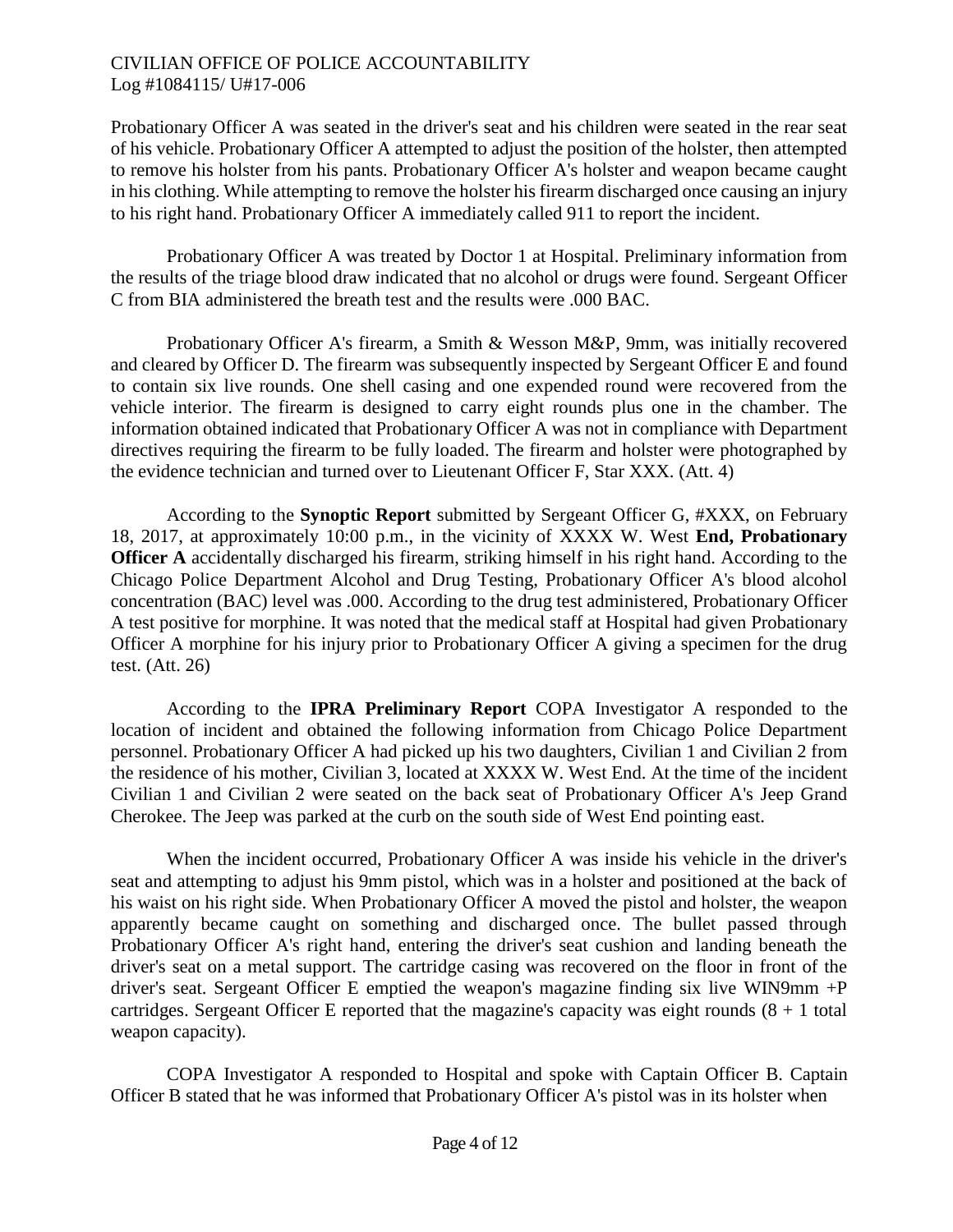it discharged. Captain Officer B continued that medical personnel indicated that the wound to Probationary Officer A's right hand was near the large knuckle of the index finger, to the right of the hand's webbing between the thumb and index finger. Captain Officer B said the wound was bandaged before he observed Probationary Officer A. Captain Officer B added that when he observed Probationary Officer A, he appeared to be sober. (Att. 24)

According to **Department Reports (JAXXXXXX)** Officer D reported that on February 18, 2017, at approximately 10:00 p.m. he and his partner, Officer H responded to a call of a person shot in the vicinity of XXXX W. West End. Officer D reported that when he arrived at the scene, he observed Probationary Officer A standing on the street outside of his vehicle with a bleeding right hand.

Probationary Officer A identified himself as an off-duty Chicago Police Officer. Probationary Officer A explained that while he was sitting in his vehicle he attempted to remove his Galco off-duty holster containing his Smith & Wesson M&P Shield 9mm from the small of his back when it caught on his clothing causing his firearm to unintentionally discharge firing one round into Probationary Officer A's right hand.

It is reported that Chicago Fire Department ambulance 23 arrived on scene and transported Probationary Officer A to Hospital. Under the direction Sergeant Officer I, Officer D recovered Probationary Officer A's firearm and made the weapon safe. **It** is also reported that one spent 9mm casing was one 9mm bullet fragment was recovered by Evidence Technician Officer J. Probationary Officer A's magazine was inspected by Sergeant Officer E in the presence of Lieutenant Officer F and COPA Investigator A at the direction of Captain Officer B. Probationary Officer A's magazine contained six live 9mm rounds. **Probationary Officer A**'s firearm, holster and ammunition were turned over to Lieutenant Officer F to be secured in the watch commander's office at the  $XX<sup>th</sup>$ District Station. Evidence Technician Officer J photographed the evidence, the scene and Probationary Officer A.

It is reported that Detective Officer K met with Civilian 2 and Civilian 1 in the presence of their grandmother, now known as, Civilian 3. [Contents redacted due to provisions of the Juvenile Court Act.]

Detective Officer K reported that Evidence Technician Officer J informed him that he found a hole in the driver's seat and recovered a round lying on a metal rail under the driver's seat. Detective Officer K relocated to Hospital and spoke with Probationary Officer A.

It is reported that **Probationary Officer A** stated that he picked up his two children, Civilian 2 and Civilian 1, and placed them in the rear seat of his Jeep. **Probationary Officer A** entered his Jeep and sat on the driver's seat. Probationary Officer A realized that the holster of his firearm was causing discomfort to his lower back. Probationary Officer A attempted to adjust the holstered firearm and the firearm discharged striking him on his right hand. Probationary Officer A was unsure as to how the firearm discharged.  $(Att. 6 - 10)$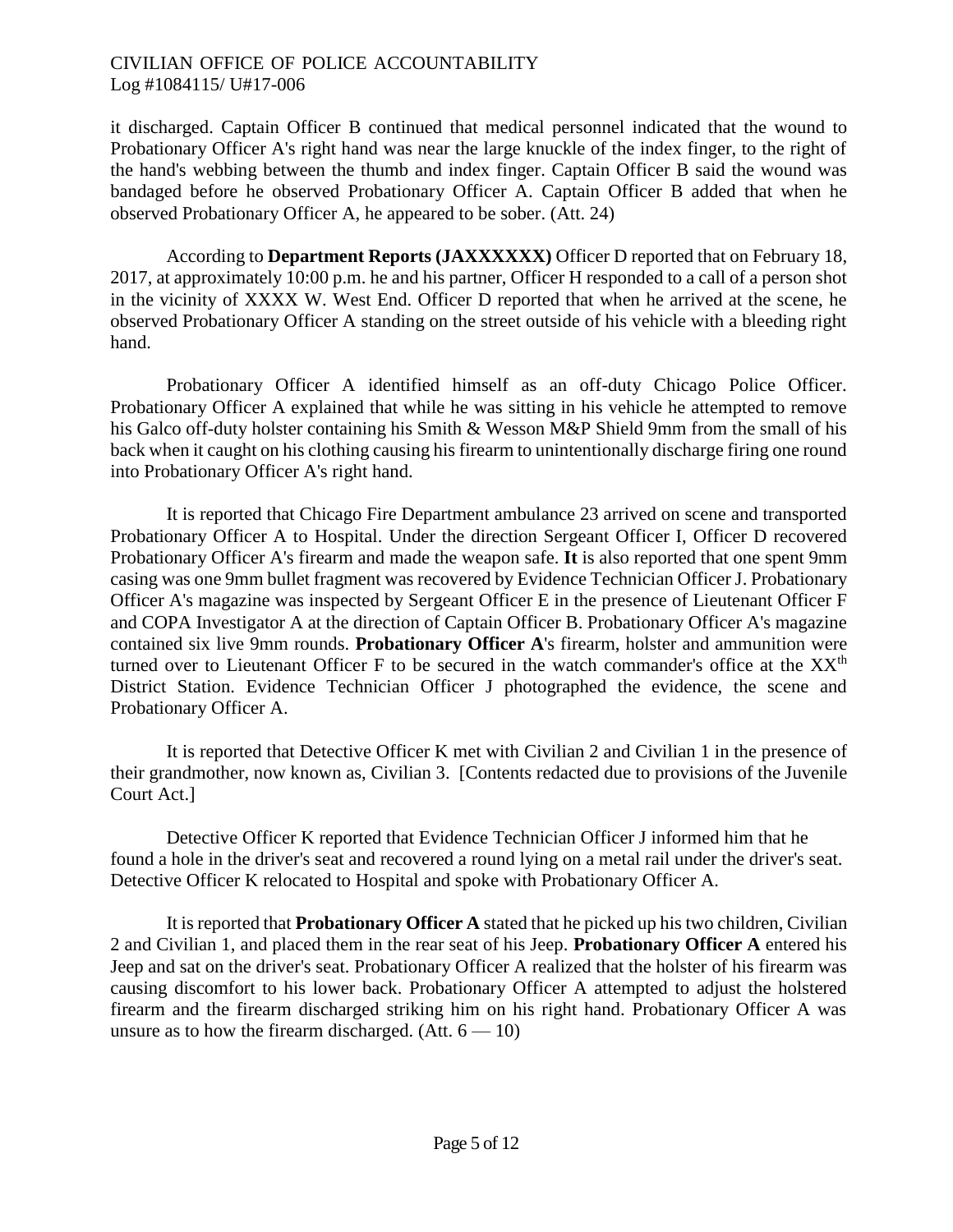According to the **Tactical Response Report (TRR)** completed by Sergeant Officer E, on behalf of Probationary Officer A, on February 18, 2017, at approximately 10:00 p.m., in the vicinity of XXXX W. West End, Probationary Officer A unintentionally discharged his weapon striking himself and causing an injury. (Att. 5)

According to the **OEMC Transmissions** off-duty Probationary Officer A telephoned 911 and reported that his weapon accidentally discharged and struck him in his hand. Numerous Department members responded to the location of the incident. Probationary Officer A was transported to Hospital by CFD ambulance 23 for medical treatment. (Att. **11 —** 13, 19 — 21)

According to the **Chicago Police Department Crime Scene Processing Report** one expended shell was recovered from the driver's side floor board and one fired bullet was recovered from underneath the driver's seat. Photographs were taken of the scene and Probationary Officer A. (Att. 15)

The **Evidence Technician Photographs** depict Probationary Officer A's right hand covered with bandages. The photographs also depict images of the expended shell case on the floor board and the fired bullet under the driver's seat. There are also images of the bullet hole in the driver's seat and blood inside the vehicle and on the ground next to the vehicle. (Att. 22)

According to the **Medical Report from Hospital** Probationary Officer A was admitted to the emergency room on February 18, 2017, at approximately 10:26 p.m. with a through and through gunshot wound to his right hand. It is reported that Probationary Officer A related that he reached to move his firearm from his holster on his right hip when he accidentally fired the gun, shooting himself in the hand. Probationary Officer A was treated by Doctor 1 and released. Probationary Officer A was diagnosed with a gunshot wound and fracture to his right hand. (Att. 23)

According to the **City of Chicago Fire Department** run sheets, Engine 95 was dispatched to the location of incident at 2200 hours and Ambulance 23 was dispatched to the location of incident at 2201 hours regarding a gunshot victim. Upon arrival, Engine 95 provided first aid and checked Probationary Officer A for injuries. Ambulance 23 reported that upon arrival Probationary Officer A was standing in care of Engine 95. It is reported that Probationary Officer A was off-duty and was removing his weapon from his holster when it got stuck and he accidentally shot himself in his right hand. Per Engine 95, who hand placed dressing on the wound, it appeared to be a through and through gunshot wound between the index and thumb. Probationary Officer A refused pain medication and was transported to Hospital for medical treatment by Ambulance 23. (Att. 25)

#### **Interview of witness Firefighter Engineer 1**

In his interview with COPA on September 19, 2017 Firefighter Engineer 1 stated that he had no independent recollection of the incident involving Probationary Officer A. After reviewing the Chicago Police Department Run Sheets and evidence technician photographs of Probationary Officer A, Firefighter Engineer 1 stated that he did not recall what occurred when he arrived at the scene. Firefighter Engineer 1 also stated that he was positive that he did not exit the engine on the date and time of the incident. (Att. 28)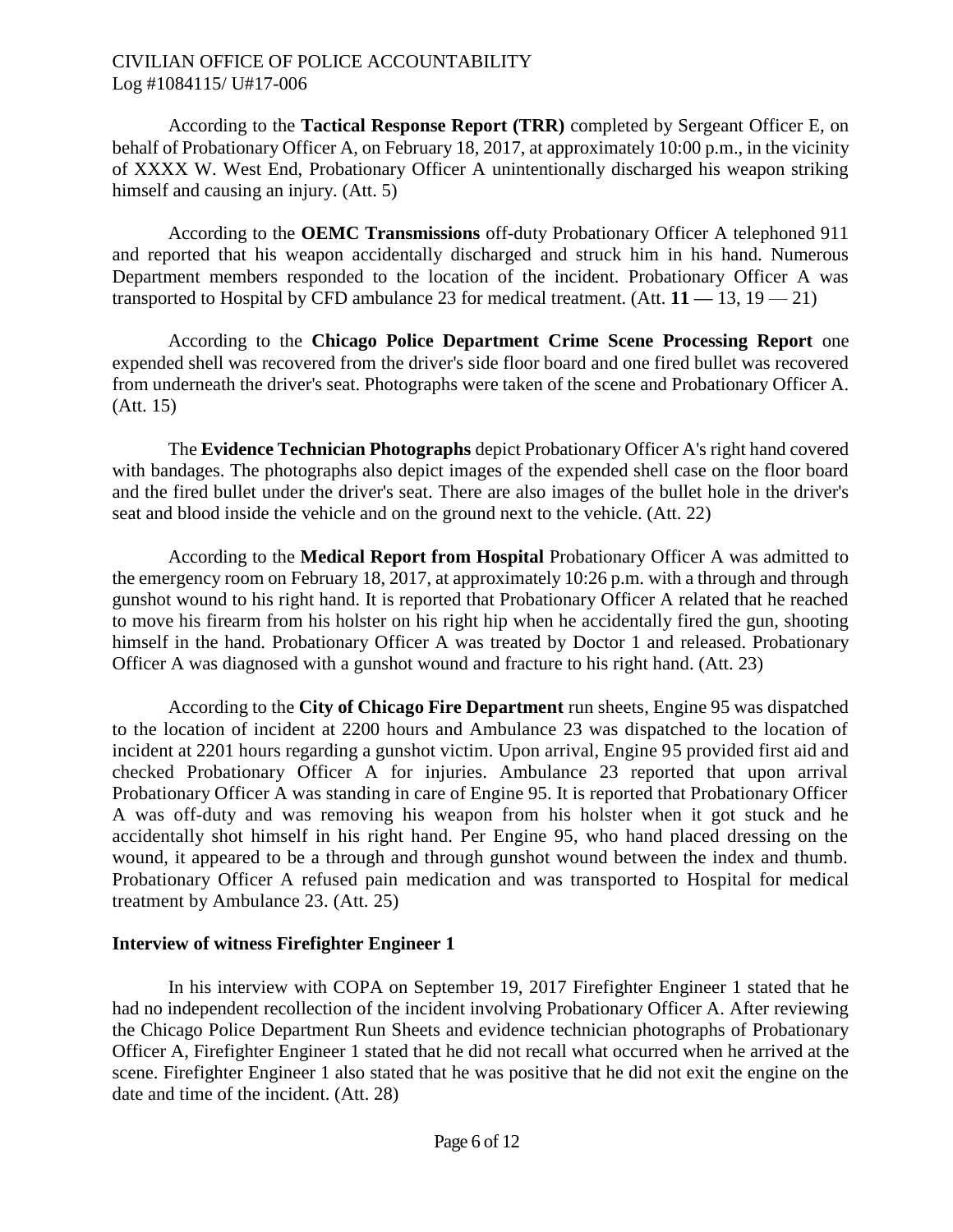# **Interview of witness Firefighter EMT 2**

In his interview with COPA on September 19, 2017 Firefighter EMT 2 stated that he did not recall the incident in its totality. Firefighter EMT 2 stated that when he arrived at the location of incident, Probationary Officer A informed him along with other fire department personnel that he had accidentally shot himself in his hand. Firefighter EMT 2 added that he bandaged Probationary Officer A's hand prior to Ambulance 23's arrival at the scene. After reviewing the Chicago Police Department Run Sheets and evidence technician photographs, Firefighter EMT 2 stated that he could not recall any additional details related to the incident. (Att. 31)

#### **Interview of witness Firefighter Marshall 3**

In his interview with COPA on September 19, 2017 Firefighter Marshall 3 stated that when he arrived at the location of incident he observed several unidentified Chicago Police Department personnel on the scene standing next to Probationary Officer A. Firefighter Marshall 3 continued that he observed Probationary Officer A bleeding from his hand. Firefighter Marshall 3 related that Probationary Officer A informed him that his gun went off and he sustained a gunshot wound to his hand. Firefighter Marshall 3 described Probationary Officer A as being calm and cooperative. Firefighter Marshall 3 could not recall any additional information regarding the incident. (Att. 34)

#### **Interview of witness Firefighter Captain 4**

In his interview with COPA on September 22, 2017 Firefighter Captain 4 stated that he was at the scene of the incident but did not have any patient contact. Firefighter Captain 4 added that he conducted scene control, which would have included speaking with first responding officers on the scene. Mr. Firefighter Captain 4 did not recall whom he spoke with when he arrived at the scene. Firefighter Captain 4 stated that he was informed by unknown individuals that Probationary Officer A sustained a self-inflicted gunshot wound to his hand. Firefighter Captain 4 could not provide any additional information regarding the incident.  $(A$ tts.  $37 - 38)$ 

#### **Interview of witness Paramedic 1**

In her interview with COPA on September 26, 2017 Paramedic 1 stated that after reviewing the Fire Department Reports and evidence technician photographs she vaguely recalled the incident. Paramedic 1 described Probationary Officer A as being nice, calm and cooperative. Paramedic 1 stated that when she arrived at the location of incident, she observed Probationary Officer A standing in the vicinity of Engine 95 with a bandage on his right hand. Paramedic 1 related that she rode in the back of the ambulance with Probationary Officer A and asked him basic questions. Paramedic 1 stated that Probationary Officer A informed her that he was attempting to remove his weapon from his holster when his weapon got caught up and he shot himself in the hand. Paramedic 1 could not provide any additional information regarding the incident. (Att. 41)

#### **Interview of witness Paramedic 2**

In her interview with COPA on September 26, 2017 Paramedic 2 stated that she had no independent recollection of the incident involving Probationary Officer A. Paramedic 2 reviewed the Fire Page 7 of 12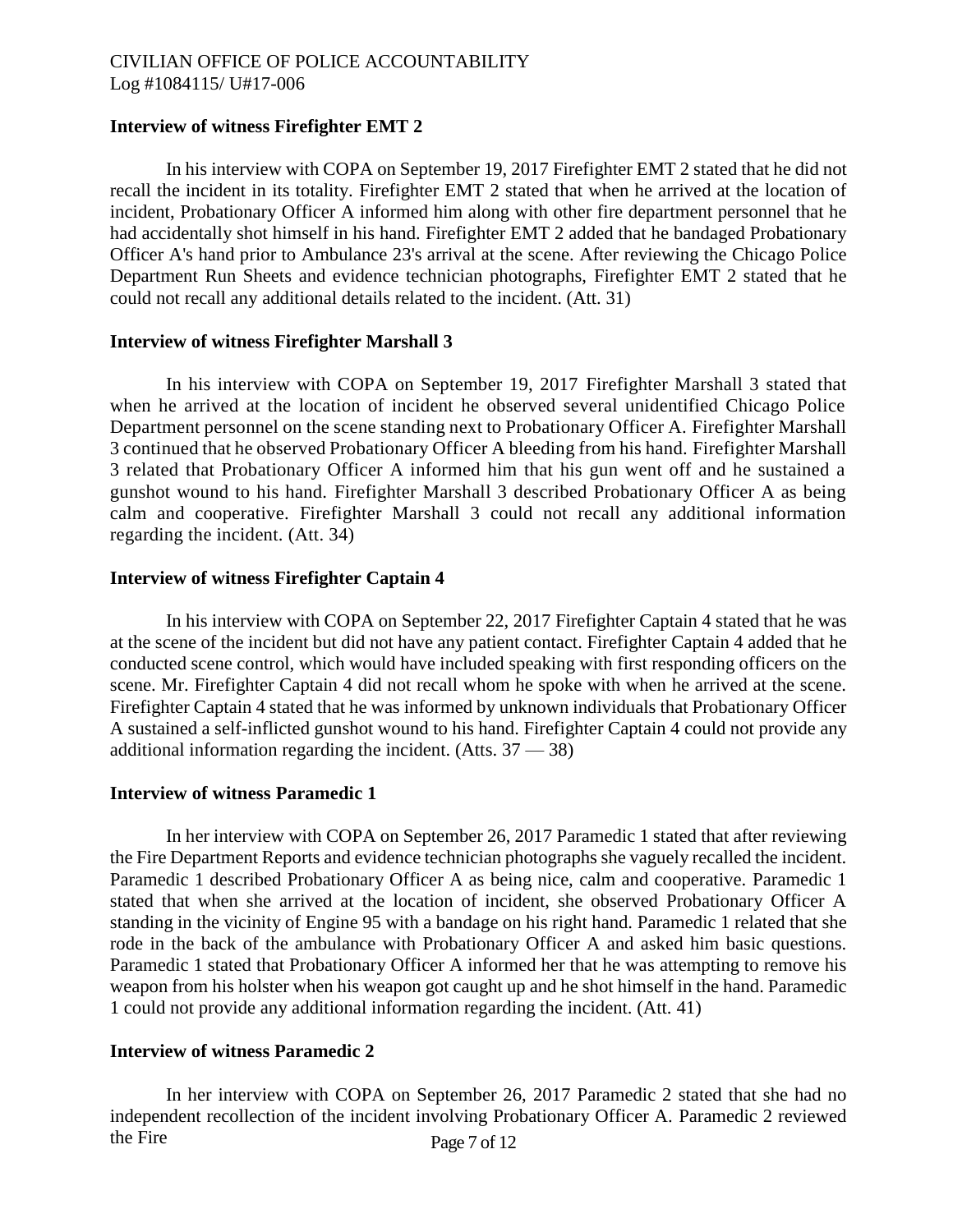Department Reports and acknowledged that she was at the location of incident, but she did not recall any specifics related to Probationary Officer A. Paramedic 2 stated that she observed Engine 95 and several police officers on the scene. Paramedic 2 related that she did not have a conversation with Probationary Officer A. Paramedic 2 added that she does not recall the conversation between Probationary Officer A and Paramedic 1 as she was focused on placing more bandages on Probationary Officer A bleeding injury. Paramedic 2 stated that she was the driver of the ambulance on the date and time of the incident. Paramedic 2 could not provide any additional information regarding the incident. (Att. 44)

#### **Interview of witness Officer D**

In his interview with COPA on October 02, 2017 Officer D stated that he was assigned to Beat XXXX along with Officer H on the date and time of the incident. Officer D stated that he received an assignment via the radio of the person shot at the location of the incident. Officer D related that when he arrived he observed Probationary Officer A standing outside of his vehicle, bleeding from his hand, while talking with Officer L and Officer M. Officer D stated that he does not know the details of their conversation. Officer D described Probationary Officer A as being calm.

Officer D stated that he observed a gunshot wound to Probationary Officer A's right hand. Officer D continued that he also observed blood inside Probationary Officer A's vehicle and a Smith and Wesson MP Shield 9mm on the floor board of Probationary Officer A's vehicle. Officer D related that per the direction of Sergeant Officer I, he recovered Probationary Officer A's firearm, ejected the magazine, racked the slide back, observed that there was nothing in the chamber and placed the firearm in his pants pocket. Officer D stated that he turned Probationary Officer A's firearm over to Sergeant Officer E when he arrived at the scene.

Officer D stated that Probationary Officer A's weapon was inside a "Galco" holster. Officer D could not describe the material of the holster. Officer D related that he authored the case report based off the information that he obtained from Sergeant Officer N who responded to the hospital with Probationary Officer A.

Officer D stated that he was present when Probationary Officer A's firearm was inspected. Officer D related that Probationary Officer A's firearm was not fully loaded. Officer D contended that there was no loose ammunition that fell to the ground when he secured Probationary Officer A's firearm. Officer D stated that he could not independently recall how many bullets were inside Probationary Officer A's firearm. Officer D stated that he never observed Probationary Officer A demonstrate what he was doing prior to his firearm discharging. Officer D added that he never heard Probationary Officer A state that his finger was on the trigger at the time of the incident. (Att. 49)

# **Interview of witness Officer H**

In his interview with COPA on October 3, 2017 stated that he was assigned to Beat XXXX along with Officer D. Officer O essentially related the same information as Officer D. Officer O related that Probationary Officer A appeared to be nervous, shocked and calm.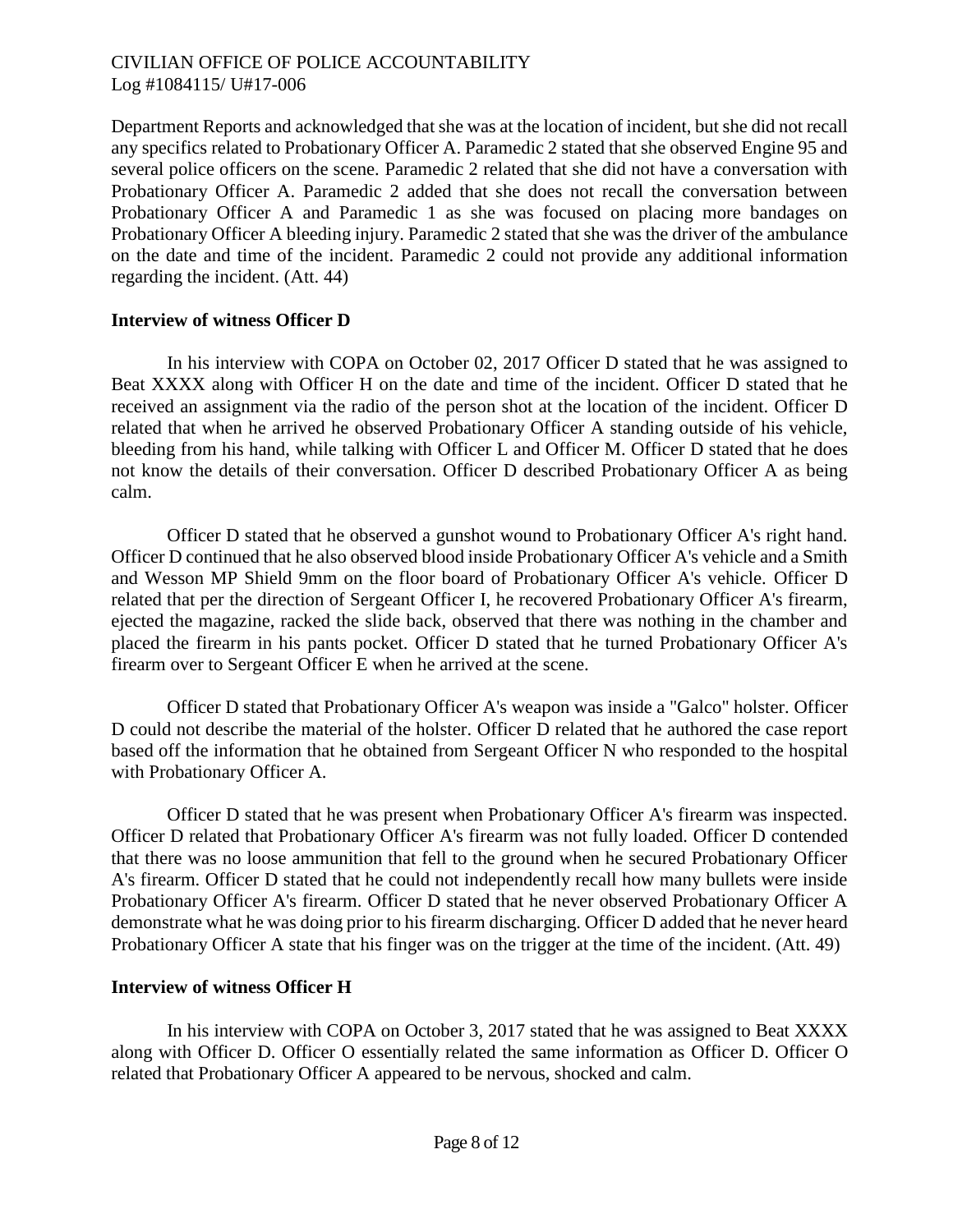Officer O described Probationary Officer A's injury as a through and through gunshot wound to his right hand between the pointer finger and thumb.

Officer O related that he observed Probationary Officer A's firearm on the driver's side floor board of Probationary Officer A's vehicle. Officer O contended that he did not have any contact with Probationary Officer A's firearm. Officer O stated that Officer D recovered Probationary Officer A's firearm, cleared the firearm and turned the firearm over to Sergeant Officer E. Officer O stated that he never observed any loose ammunition fall to the ground. Officer O related that Probationary Officer A's firearm was not fully loaded.

Officer O stated that he did not speak with Probationary Officer A directly. Officer O stated that he spoke with Civilian 1 and Civilian 2, [Contents of statements redacted due to provisions of the Juvenile Court Act]. (Att. 50)

## **Interview of witness Sergeant Officer E**

In his interview with COPA on October 4, 2017 Sergeant Officer E stated that on the date and time of the incident he was assigned to Beat XXXXR. Sergeant Officer E stated that as he monitored the Department radio he heard the call of a person shot at XXXX W. West End and responded to the location of incident. Sergeant Officer E stated that when he arrived at the location of incident there were several members from the Chicago Fire Department present along with several members of the Chicago Police Department.

Sergeant Officer E stated that when he arrived at the scene, he spoke with Officer D who informed him that an off-duty probationary officer, now known as Probationary Officer A, accidentally discharged his weapon striking himself in the right hand. Sergeant Officer E stated that he took possession of Probationary Officer A's firearm from Officer D and placed it inside his vehicle.

Sergeant Officer E related that he did not speak with Probationary Officer A as Probationary Officer A was inside the ambulance when he arrived, preparing to go to Hospital. Sergeant Officer E stated that he did not speak with Probationary Officer A's family as other officers and supervisors at the scene were speaking with them inside their residence. Sergeant Officer E related that he counted the ammunition inside Probationary Officer A's firearm in the presence of Lieutenant Officer F and an IPRA investigator. Sergeant Officer E added that Probationary Officer A's firearm was not fully loaded. Sergeant Officer E stated that according to Department reports Probationary Officer A's firearm contained six live rounds. Sergeant Officer E related that Probationary Officer A's firearm had a capacity of eight live rounds with one in the chamber. Sergeant Officer E stated that no one at the scene could demonstrate how Probationary Officer A's weapon discharged.

# **Interview of accused Probationary Officer A**

In his interview with COPA on October 11, 2017 Probationary Officer A stated that on the date and time of the incident he was off-duty. Probationary Officer A related that on the date of the incident he began his tour of duty at 7:00 am and ended at approximately 7:00 pm. Probationary Officer A stated that at the end of his tour he placed his on-duty firearm inside his locker and placed his off-duty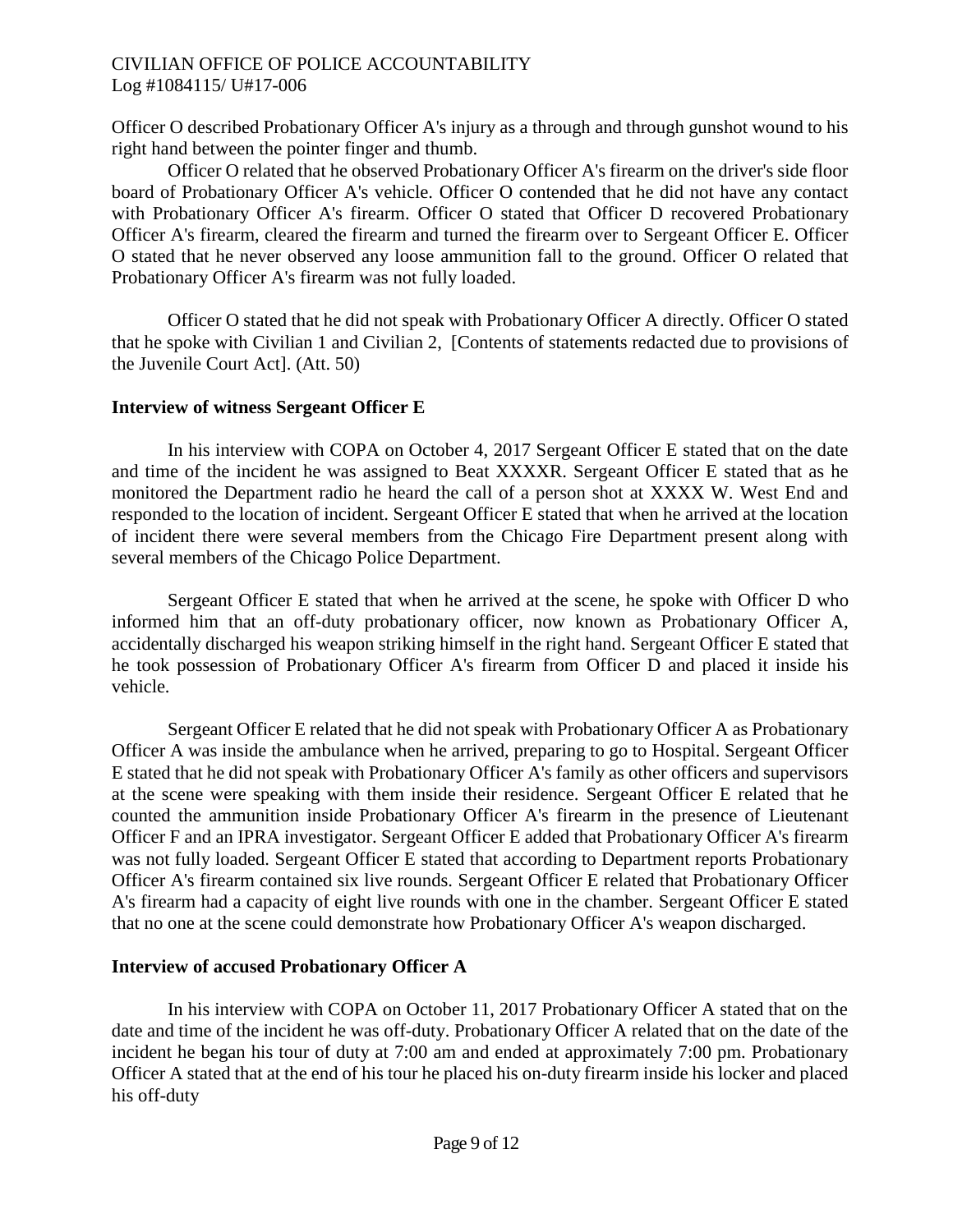holstered firearm on the front of his waist inside his pants. When Probationary Officer A left the XX<sup>th</sup> District Station he drove to his parents' residence located at XXXX W. West End to pick up his daughters, Civilian 2 and Civilian 1.

Probationary Officer A stated that when he arrived at his parents' residence he sat on the couch and decided to take a nap. Probationary Officer A related that while he was seated on the couch his holstered firearm caused discomfort to his front waist area. Probationary Officer A removed his holstered firearm and placed it on his right back side waist area. Probationary Officer A stated approximately an hour later he and his daughters entered his vehicle to pick up dinner and go home. Probationary Officer A related that his daughters were seated on the rear seats and he was seated on the driver's seat of his vehicle.

Probationary Officer A stated that while he was seated on the driver's seat of his vehicle his firearm caused discomfort to his back. Probationary Officer A related that he made several attempts to remove his holstered firearm from his waist area but it appeared to be struck. Probationary Officer A lifted his right side from the driver's seat while placing his right hand under the muzzle area of his firearm in an attempt to push the holster up from the waist area. As Probationary Officer A sat back down on his seat the firearm discharged striking him on his right hand.

Probationary Officer A stated that his daughters began crying and asking what had occurred. Probationary Officer A informed his daughters that his firearm accidentally discharged striking him in his hand. Probationary Officer A called 911, informed the operator of the incident and requested an ambulance. Probationary Officer A then called his mother, Civilian 4, informed her what had occurred and requested that she come to his vehicle to take his daughters' inside.

Probationary Officer A related that several members from the Chicago Fire Department and several members from the Chicago Police Department arrived at the scene quickly. Probationary Officer A stated that he explained that his weapon had accidentally discharged, striking him in his right hand. Probationary Officer A stated that he was transported to Hospital via the ambulance. Probationary Officer A related that he was diagnosed with a gunshot wound and a fracture to his right hand.

Upon inquiry, Probationary Officer A denied placing his finger on the trigger of his firearm. Probationary Officer A contended that his firearm inadvertently became stuck on his clothing. PPO related that his weapon accidentally discharged as he was attempting to remove his holstered firearm from his back-waist area striking him in his right hand. Probationary Officer A stated that he did not have knowledge that he was in violation of Department Policy when his off-duty firearm was not fully loaded. Probationary Officer A related that he did not have knowledge that he was in violation of Department Policy when he carried his off-duty firearm in a concealed firearm holster, referring to a holster that can be worn inside the pants as opposed to outside. After reviewing the Department Policies, Probationary Officer A acknowledged that the holster was not rigid, as prescribed for an off-duty probationary police officer to wear.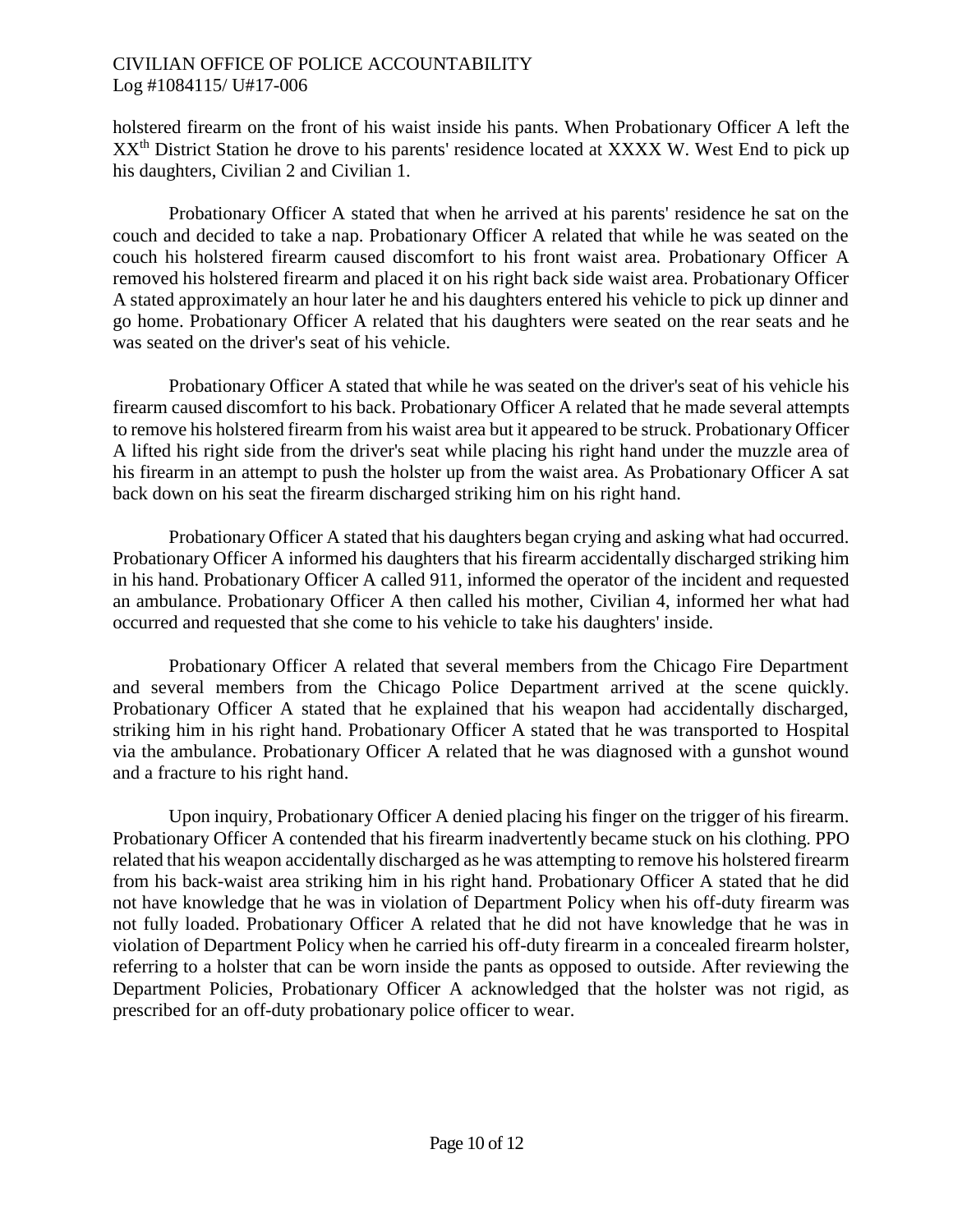COPA Investigator B

COPA Supervising Investigator C

#### **CONCLUSION:**

### **Accused#1: Probationary Officer A, #XXXXX Allegations #1 — 3: Sustained**

As to **Allegation #1** that Probationary Officer A was negligent when he discharged his firearm striking himself in his right hand, in violation of Rule 10 of the Chicago Police Department Rules and Regulations, COPA recommends a finding of **Sustained.** In his statement to COPA Probationary Officer A stated that he made several attempts to remove his holstered firearm from his waist after he discovered that his holstered firearm was stuck on an unknown object. Probationary Officer A failed to obtain an un-obstructed view of his holstered firearm to properly remove his firearm from his waist causing his firearm to discharge striking him in his right hand. Upon inquiry, Probationary Officer A stated that the discharging of his firearm was not intentional. Based on the available evidence, Probationary Officer A was negligent in handling his holstered firearm resulting **in** his firearm discharging and striking him in his right hand.

As to **Allegation #2** that Probationary Officer A was in violation of Uniform and Property U 0402-01 in that his firearm was not fully loaded, in violation of Rule 6 of the Chicago Police Department Rules and Regulations, COPA recommends a finding of **Sustained.** According to Department reports, there was one expended round and one shell casing recovered inside Probationary Officer A's vehicle. It was also reported that Probationary Officer A's firearm contained six live rounds. It is further reported that the capacity of **Probationary Officer A**'s firearm was eight live rounds with one in the chamber. In his interview with COPA, Probationary Officer A admitted that his off-duty firearm was not fully loaded. Probationary Officer A denied having knowledge that he was in violation of U 0402-01 section II, B, 3, which states that for on and off duty use by Department members "semiautomatic pistols will be: fully loaded with only one manufacturer and style of prescribed ammunition (same bullet type and grain weight.). Based on the available evidence, Probationary Officer A was in violation of U 04-02-01, section II, B, 3, when his firearm was not fully loaded.

As to **Allegation #3** that Probationary Officer A was in violation of Uniform and Property U 0603-02 in that his firearm was not inside a Department prescribed holster, in violation of Rule 6 of the Chicago Police Department Rules and Regulations, COPA recommends a finding of **Sustained.**  In his interview with COPA, Probationary Officer A admitted that his off-duty firearm was not inside a rigid holster. Probationary Officer A denied having knowledge that he was in violation of U 06-03- R 2, which explained **that** probationary police officer off-duty holster must be a rigid holster desig . Based on thea ilable evidence, Probationary Officer A was in violation of U 06-03-02, Section III, 2, when his fire was not inside a Department prescribed holster.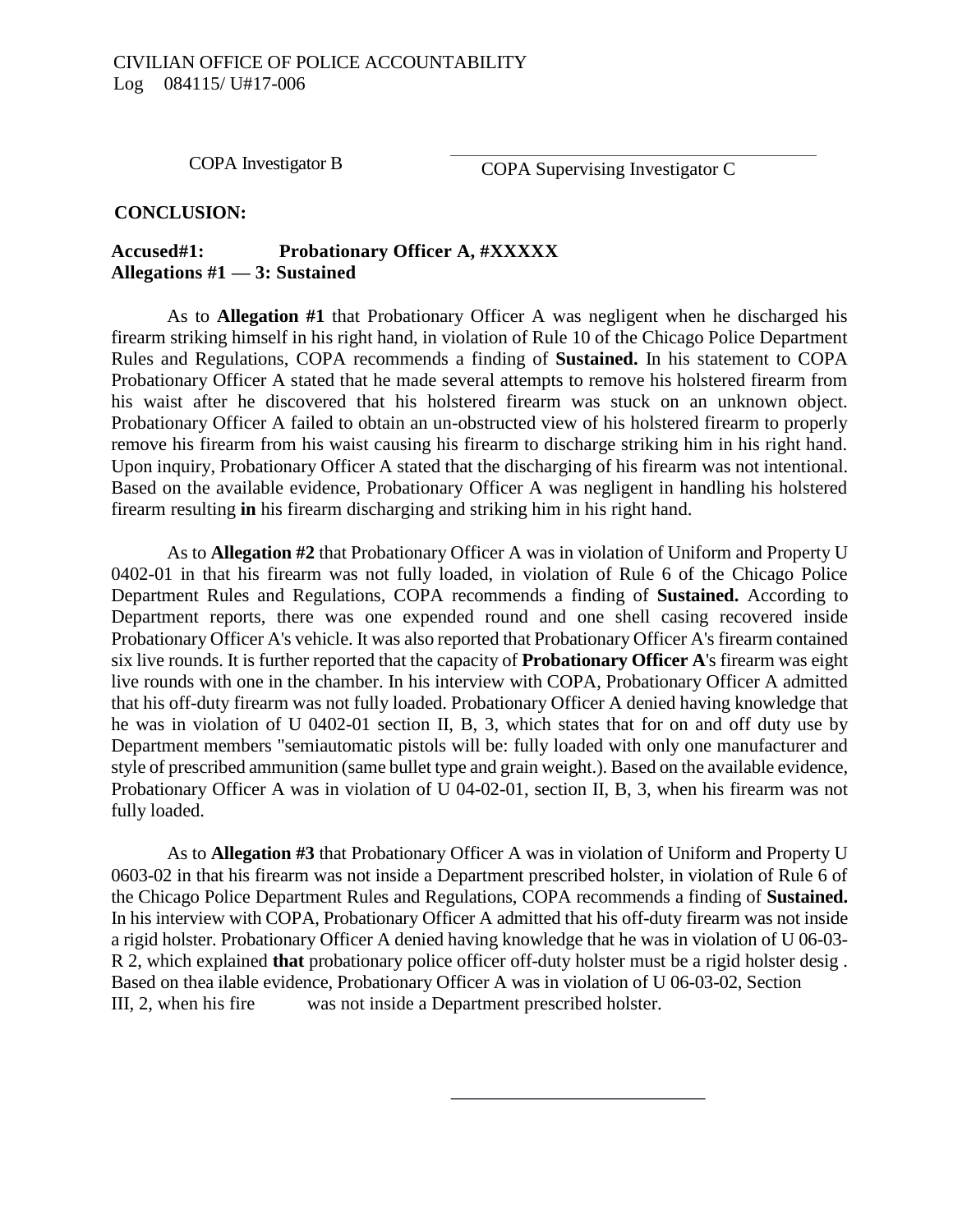Deputy Chief Administrator

Deputy Chief Administrator